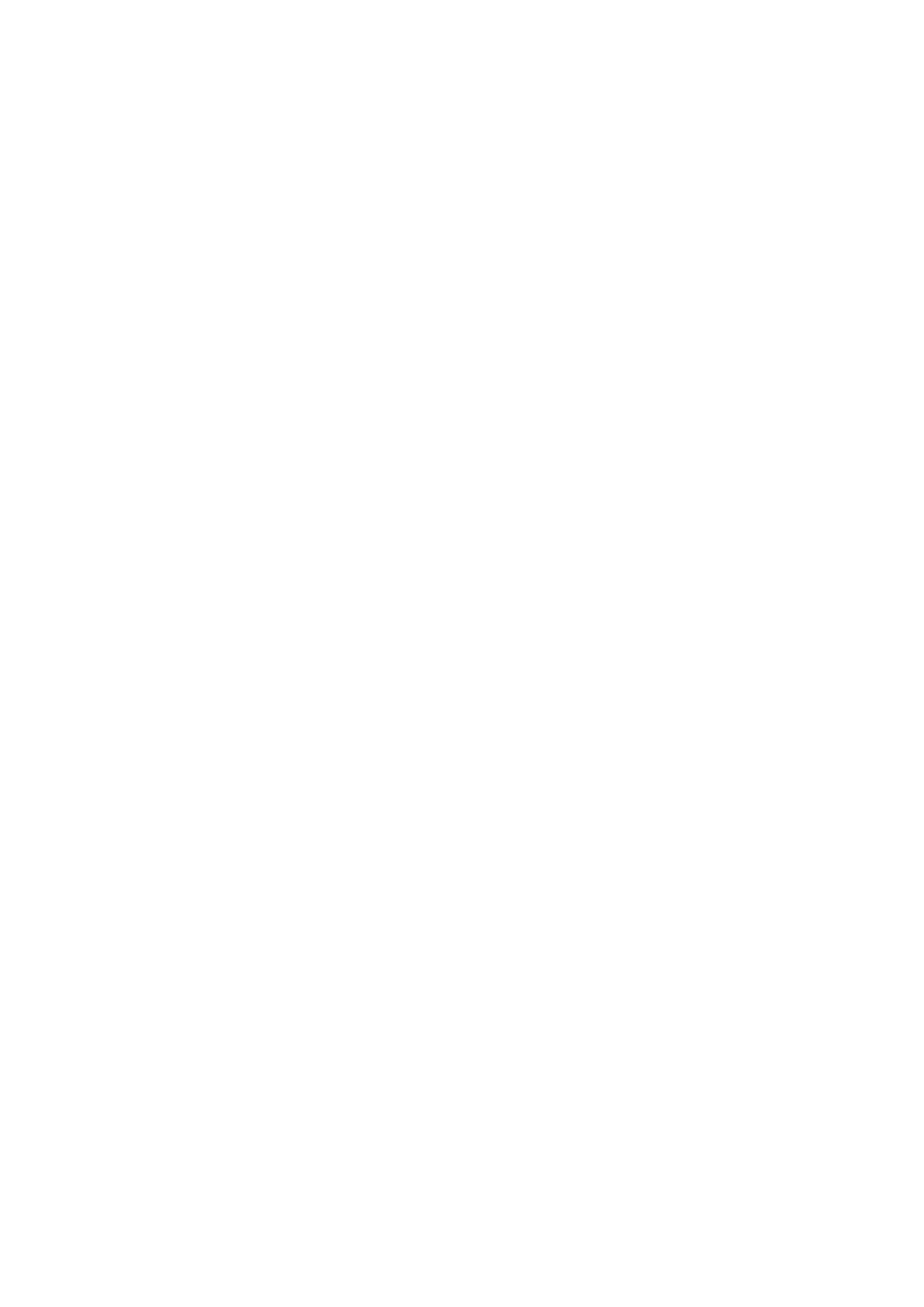# CM STRUCTURED PRODUCTS (1) LTD

# UNAUDITED CONDENSED STATEMENT OF FINANCIAL POSITION AS AT DECEMBER 31, 2021

|                                                       | Dec 31, 2021    | Jun 30, 2021    |
|-------------------------------------------------------|-----------------|-----------------|
|                                                       | <b>Rs. '000</b> | <b>Rs. '000</b> |
| <b>ASSETS</b>                                         |                 |                 |
| <b>Non Current Assets</b>                             |                 |                 |
| <b>Deferred Tax Asset</b>                             | 108             | 61              |
|                                                       | 108             | 61              |
| <b>Current Assets</b>                                 |                 |                 |
| Financial Assets at fair value through profit or loss | 48,262          | 45,734          |
| Financial Assets at amortised cost                    |                 | 480,819         |
| <b>Other Receivables</b>                              | 19              | 102             |
| Cash and Cash equivalents                             | 492,751         | 834             |
|                                                       | 541,032         | 527,489         |
| <b>Total Assets</b>                                   | 541,140         | 527,550         |
| <b>EQUITY AND LIABILITIES</b>                         |                 |                 |
| <b>Capital &amp; Reserves</b>                         |                 |                 |
| Share Capital                                         | 10              | 10              |
| <b>Retained Earnings</b>                              | 1,204           | 2,554           |
| <b>Total Equity</b>                                   | 1,214           | 2,564           |
| <b>Current Liabilities</b>                            |                 |                 |
| <b>Other Financial liabilities</b>                    | 539,733         | 524,731         |
| <b>Other Payables</b>                                 | 193             | 255             |
|                                                       | 539,926         | 524,986         |
|                                                       |                 |                 |
| <b>Total Liabilities</b>                              | 539,926         | 524,986         |
| <b>Total Equity and Liabilities</b>                   | 541,140         | 527,550         |

### CONDENSED STATEMENT OF PROFIT OR LOSS AND OTHER COMPREHENSIVE INCOME FOR THE SIX MONTHS ENDED DECEMBER 31, 2021

|                                           | <b>6 Months</b> | <b>6 Months</b> |
|-------------------------------------------|-----------------|-----------------|
|                                           | to              | to              |
|                                           | Dec 31, 2021    | Dec 31, 2020    |
|                                           | <b>Rs. '000</b> | <b>Rs. '000</b> |
| Interest Income                           | 11,584          | 13,820          |
| Interest Payable                          | (12, 474)       | (12, 318)       |
| <b>Operating Expenses</b>                 | (148)           | (118)           |
| <b>Administrative Expenses</b>            | (360)           | (355)           |
| Foreign Exchange (Losses)/Gain            |                 | (1)             |
| (Loss)/Profit before Tax                  | (1, 397)        | 1,028           |
| Income Tax Credit/(Expense)               | 47              | (36)            |
| (Loss)/Profit after Tax                   | (1,350)         | 992             |
| Other Comprehensive Income                |                 |                 |
| Total Comprehensive Income for the Period | (1, 350)        | 992             |
| (Loss)/Earnings per Share                 | Rs.(1,350)      | Rs.992          |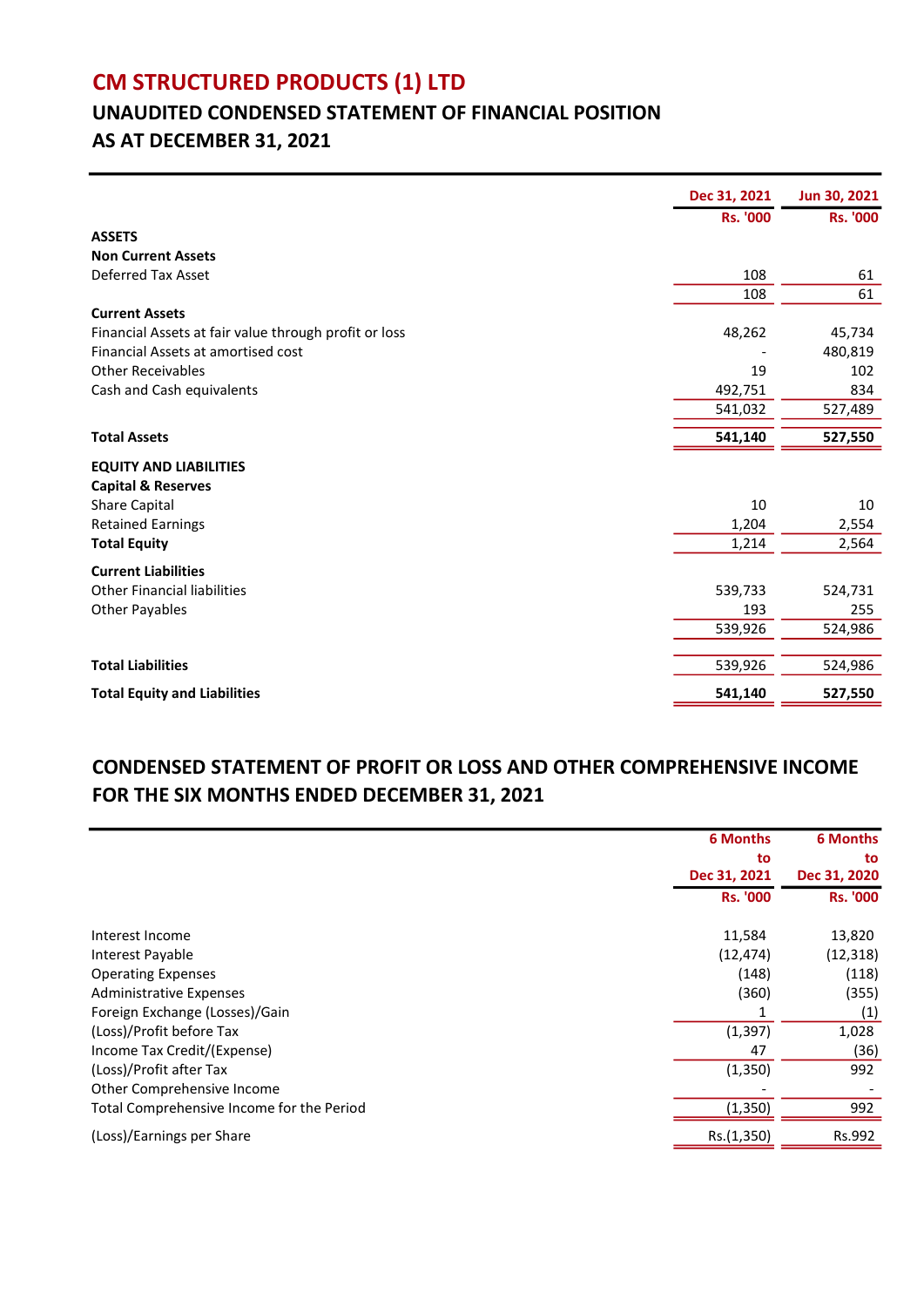# CM STRUCTURED PRODUCTS (1) LTD

### CONDENSED STATEMENT OF CHANGES IN EQUITY FOR THE SIX MONTHS ENDED DECEMBER 31, 2021

|                                     | <b>Share</b><br><b>Capital</b> | <b>Retained</b><br><b>Earnings</b> | <b>Total</b>    |
|-------------------------------------|--------------------------------|------------------------------------|-----------------|
|                                     | <b>Rs. '000</b>                | <b>Rs. '000</b>                    | <b>Rs. '000</b> |
| Balance at July 01, 2021            | 10                             | 2,554                              | 2,564           |
| Loss for the period                 |                                | (1,350)                            | (1, 350)        |
| <b>Balance at December 31, 2021</b> | 10                             | 1,204                              | 1,214           |
|                                     |                                |                                    |                 |
| Balance at July 01, 2020            | 10                             | 579                                | 589             |
| Profit for the period               |                                | 992                                | 992             |
| Balance at December 31, 2020        | 10                             | 1,571                              | 1,581           |
|                                     |                                |                                    |                 |
| Balance at July 01, 2020            | 10                             | 579                                | 589             |
| Profit for the year                 |                                | 1,975                              | 1,975           |
| Balance at June 30, 2021            | 10                             | 2,554                              | 2,564           |

#### CONDENSED STATEMENT OF CASH FLOWS FOR THE SIX MONTHS ENDED DECEMBER 31, 2021

|                                              | <b>6 Months</b> | <b>6 Months</b> |
|----------------------------------------------|-----------------|-----------------|
|                                              | to              | to              |
|                                              | Dec 31, 2021    | Dec 31, 2020    |
|                                              | <b>Rs. '000</b> | <b>Rs. '000</b> |
| <b>Cashflow from Operating Activities</b>    |                 |                 |
| Cash used in Operations                      | (487)           | (315)           |
| <b>Interest Received</b>                     | 8,145           | 8,082           |
| Net Cash generated from Operating Activities | 7,658           | 7,767           |
| <b>Cashflow used in Investing Activities</b> |                 |                 |
| <b>Maturity of Financial Assets</b>          | 484,258         |                 |
| Net Cash used in Investing Activities        | 484,258         |                 |
| Net increase in Cash and Cash Equivalents    | 491,916         | 7,767           |
| <b>Movement in Cash and Cash Equivalents</b> |                 |                 |
| At the beginning of reporting period         | 834             | 10,161          |
| Increase                                     | 491,916         | 7,767           |
| Effect of Foreign Exchange Rate Changes      |                 | (1)             |
| At the end of reporting period               | 492,751         | 17,927          |